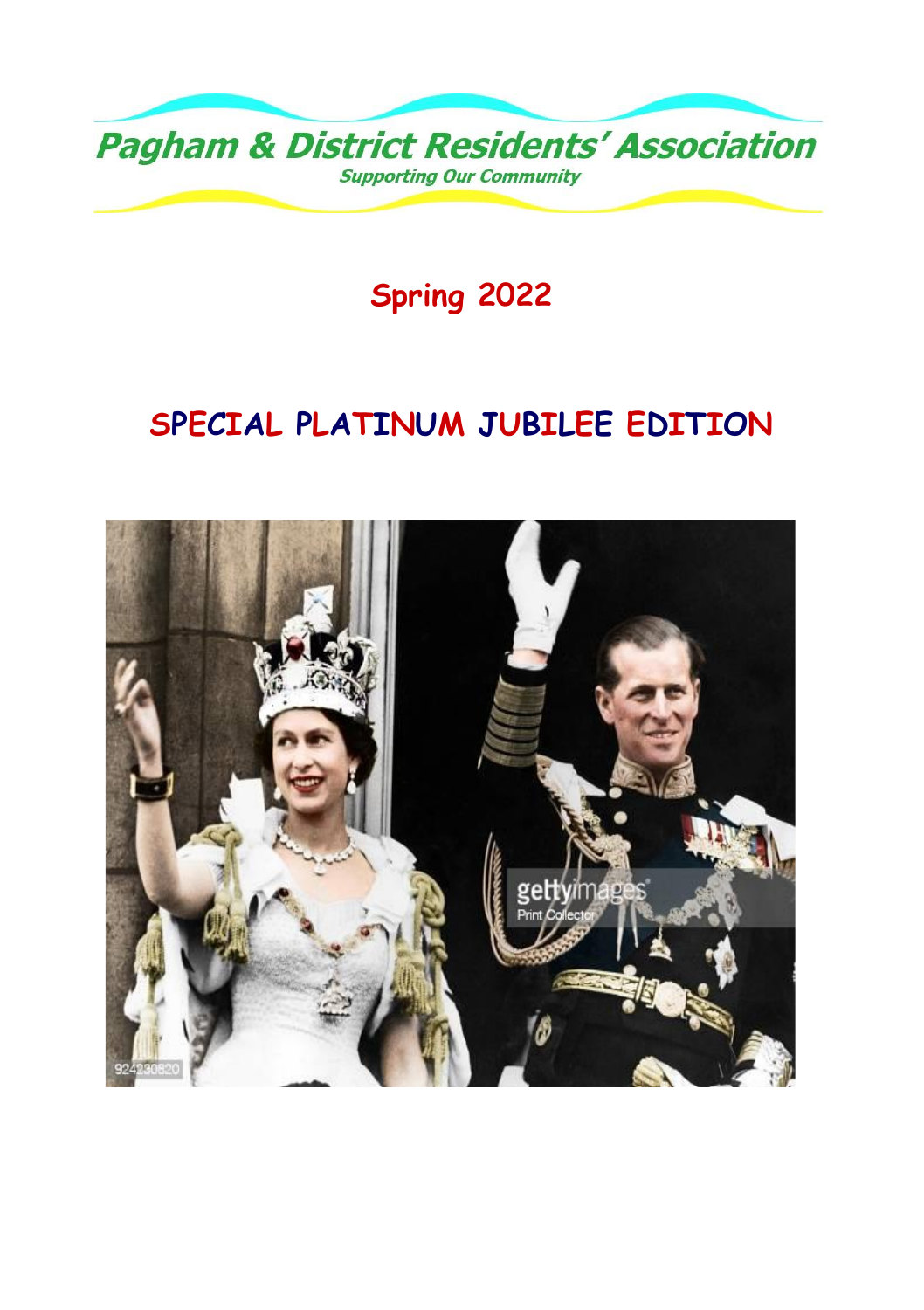## **CHAIRMAN'S REPORT SPRING 2022**

A warm welcome to your spring edition, especially those new members who are receiving their first newsletter.

A personal apology to those who were unable to book a place on the Isle of Wight trip, the volume of interest really took us by surprise and by the time the newsletter reached you, we were sold out. We managed to book a larger coach but this was still not large enough to accommodate all those who wanted to book. We will be making changes for the next trip.

In September we are planning to travel to Basingstoke to enjoy the unique experience of the Milestone Museum. The museum houses all the artefacts that have been collected by Hampshire County Council for over 100 years and have now been brought together for a unique experience of life in the past. On the way home we will plan to stop at the Whiteley Shopping village.

We will be announcing a launch date in the next edition ensuring that all members have an equal chance of securing a place on the coach. We will also be launching a new phone line. This way we can offer a better opportunity to book and we will not be advertising elsewhere until the newsletter has been distributed to the Road Stewards.

Regular visitors to our coffee mornings are now enjoying some new features. We now have a free library and have introduced the everpopular game of Hoy, Bingo and a quiz. We will also be inviting local craft stalls to attend, who will be displaying and selling their wares.

Please enjoy the read.

John Horn

Chairman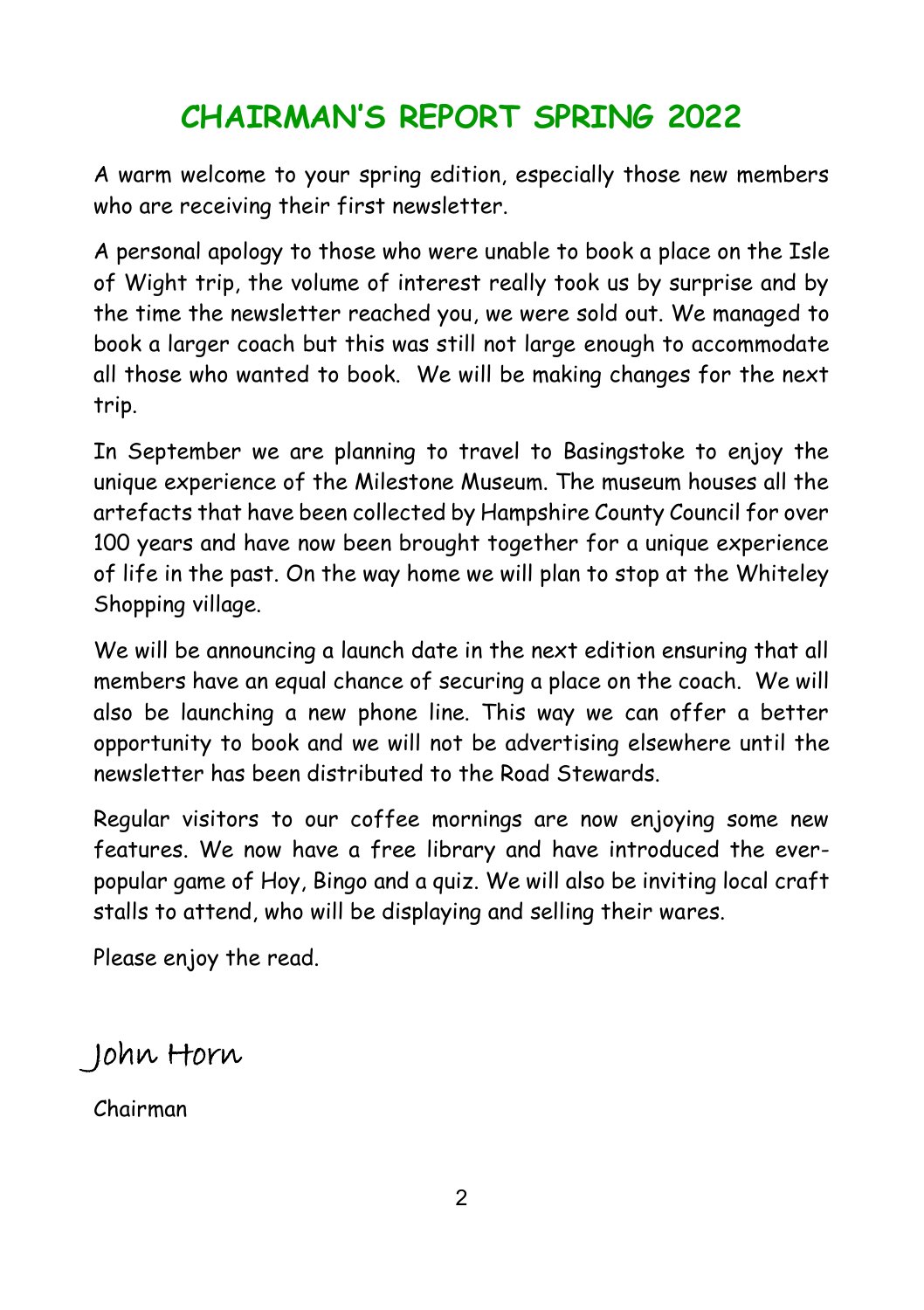### **COFFEE MORNINGS**

### **Come and meet the team at one of our regular Coffee Mornings**

The coffee mornings are held on the  $2^{nd}$  &  $4^{th}$  Thursdays of each month between 10.00 – 11.30am at the Village Hall in Pagham Road.

Come along and meet friends old and new. Your minibus is available if required (in the designated area).

Fancy a game of Hoy or maybe Bingo? Enjoy a game of cards with friends, plus a regular quiz just for fun. Regular craft stalls by invitation. Free Library - large choice of books!

### **MEMBERSHIP 2022-23**

Due to the increase in our general costs which are outside of our control, it is with much regret we have had to make the difficult decision to increase the membership charge to £5.00. The last increase of the membership fee was in 2015. We hope you understand our reason for the increase.

John Horn, Chairman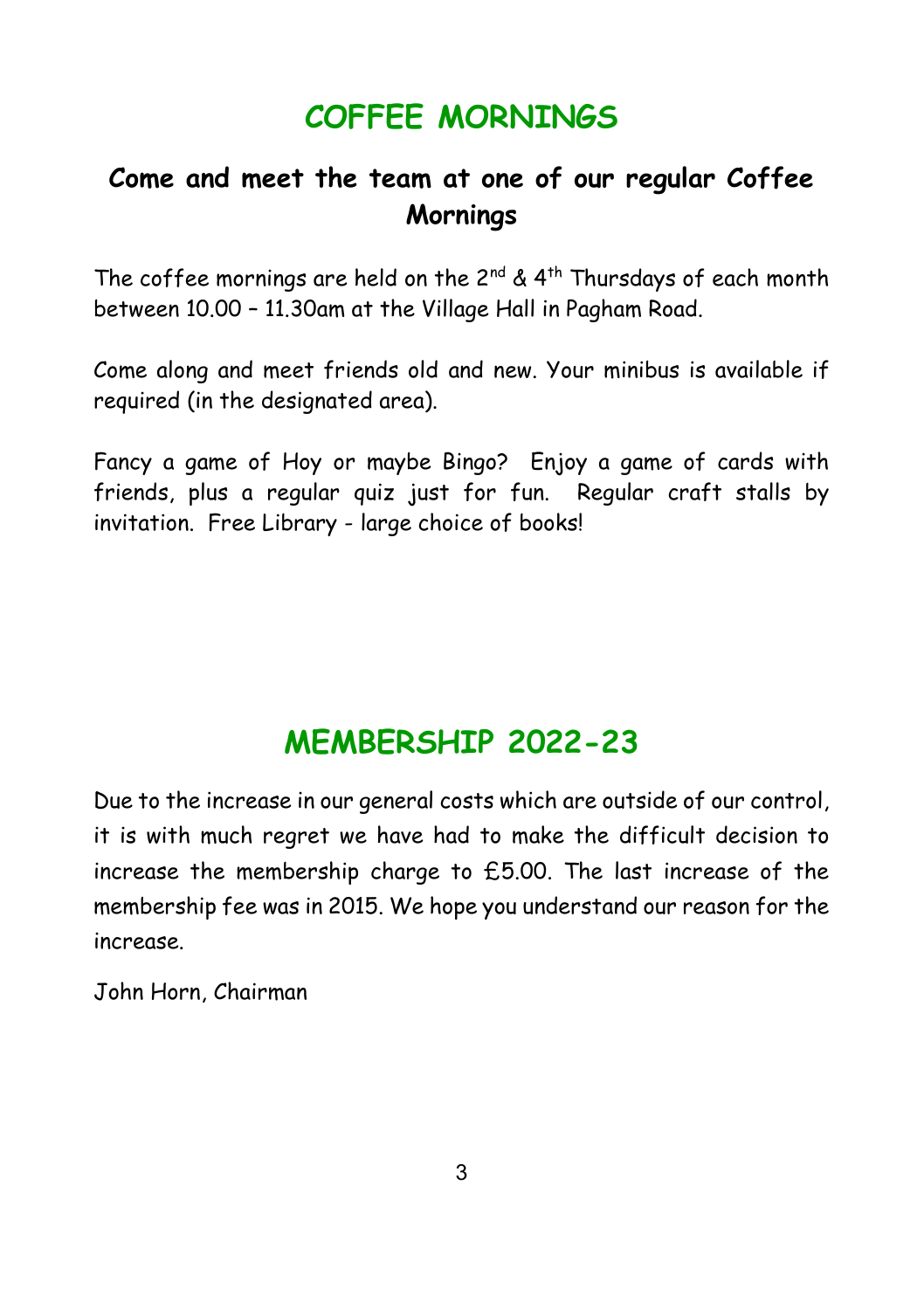### **WEBSITE**

Please visit our website for all the up-to-date information.

All our activities are located on the site.

**[www.paghamresidents.org](http://www.paghamresidents.org/)**

## **OUR MINIBUS**

Our Minibus is a regular sight on the streets of Pagham and Nyetimber, have you ever wondered where it is going? The table below shows are activities;

| Day                                  | Destination                                                                      |
|--------------------------------------|----------------------------------------------------------------------------------|
| Monday                               | Swimming at Felpham Leisure Centre                                               |
| Tuesday                              | Bognor shops, eg; Morrisons, Weekly<br>Market, Banks, Coffee shops and much more |
| Wednesday -<br>Once a month          | Marks & Spencer, Havant                                                          |
| Thursday -<br>1st & 3rd of the month | Aldi, Lidl, Matalan and The Food Warehouse<br>(Iceland)                          |
| Thursday -<br>2nd & 4th of the month | Coffee morning                                                                   |
| Friday                               | Tesco, Shripney Road                                                             |

Please join us, see the full list of dates on the next page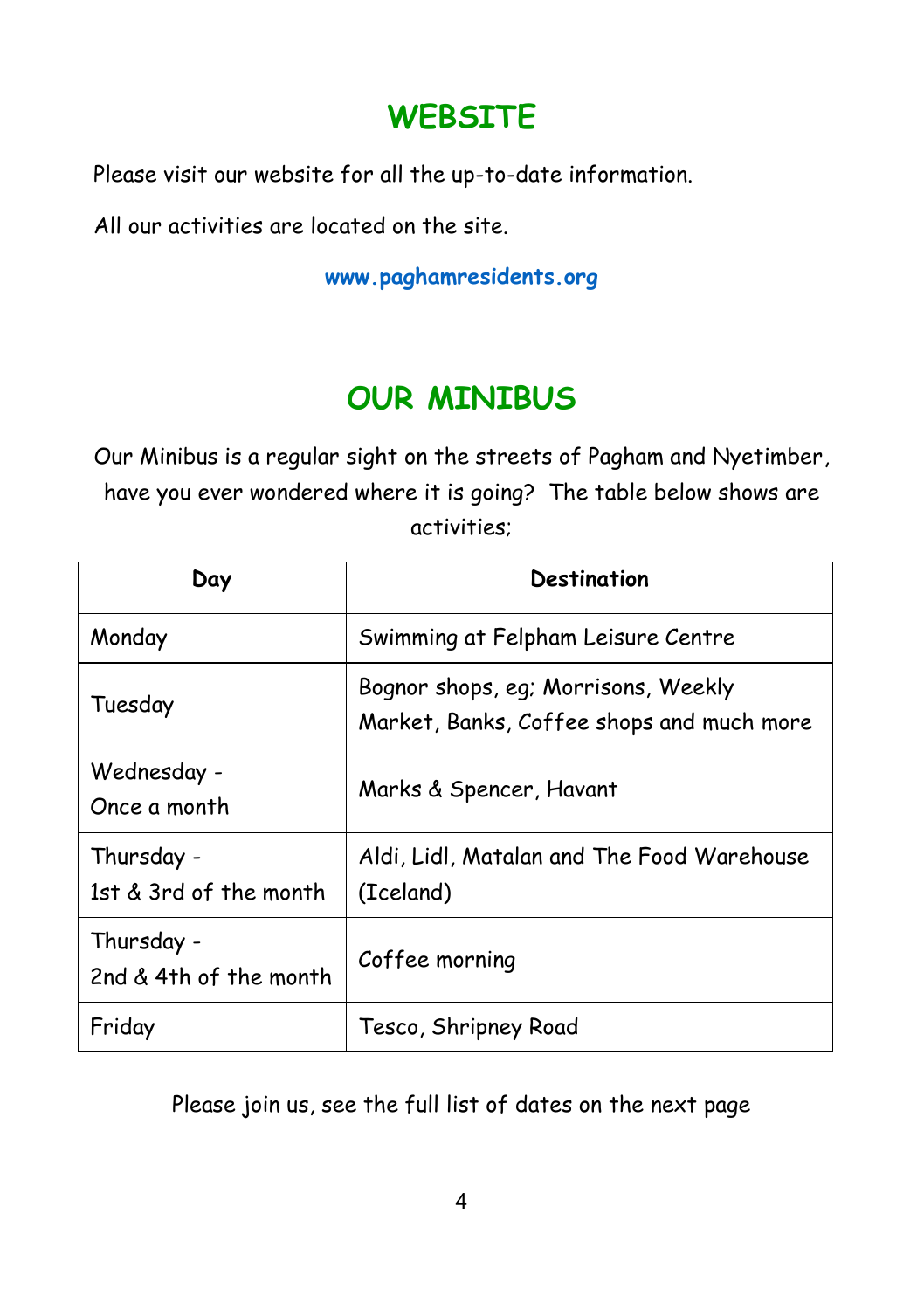### **MINIBUS DATES MAY - AUGUST 2022**

**The Minibus can be booked from 9.00 – 17.00 Contact John on 268768**

#### **Bognor Shops**

| May  | 3, 10, 17, 24, 31 |
|------|-------------------|
| June | 7, 14, 21, 28     |
| July | 5, 12, 19, 26     |
| Aug  | 2, 9, 16, 23, 30  |



|      | Lidl/                                 | Marks & |                   |  |
|------|---------------------------------------|---------|-------------------|--|
|      | Matalan                               | Spencer | Tesco             |  |
| May  | 5,19                                  | 25      | 6, 13, 20, 27     |  |
| June | $2*, 16$                              | 22      | $3*$ , 10, 17, 24 |  |
| July | 7, 21                                 | 27      | 1, 8, 15, 22, 29  |  |
| Aug  | 4, 18                                 | 24      | 5, 12, 19, 26     |  |
|      | *Jubilee Bank holidays June 2nd / 3rd |         |                   |  |

|      | Coffee          |               |  |
|------|-----------------|---------------|--|
|      | <b>Mornings</b> | Swimming      |  |
| May  | 12, 26          | 9, 16, 23     |  |
| June | 9,23            | 6, 13, 20, 27 |  |
| July | 14, 28          | 4, 11, 18     |  |
| Aug  | 11, 25          |               |  |

| Mornings | Swimming      |
|----------|---------------|
| 12, 26   | 9, 16, 23     |
| 9, 23    | 6, 13, 20, 27 |
| 14, 28   | 4, 11, 18     |
|          |               |

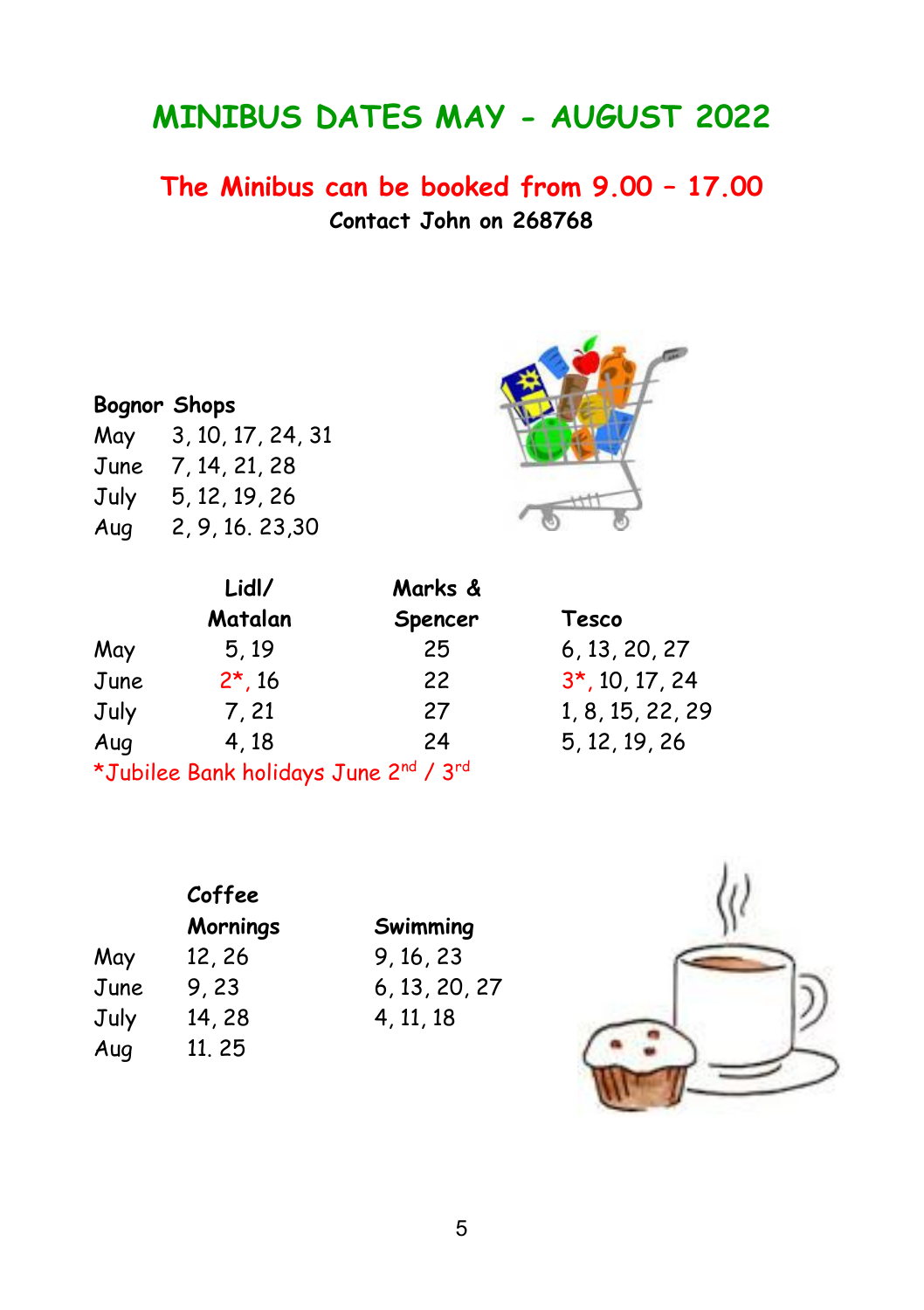## **HM the Queen's PLATINUM JUBILEE CELEBRATION PARTY**

You will be entertained with songs of the 50's and 60's by

DEBBIE COBBETT



Saturday, 4 June, 3pm – 5pm Pagham Village Hall

Join us for a celebratory tea to mark HM the Queen's Platinum Jubilee and enjoy the wonderful voice of Debbie Cobbett as she takes us back to the day of the Queen's Coronation

| <b>Residents Association Members</b> | £5 |
|--------------------------------------|----|
| Non-Members                          | £7 |

Tickets available at our Coffee Mornings held on the second and fourth Thursdays of the month or telephone Rita on 262814

When you join us for the Queen's Jubilee celebrations, why not have your photograph taken with our 'Special Guest' as a lasting memento of the occasion.

> Admission by ticket only – in advance Minibus transport available at time of booking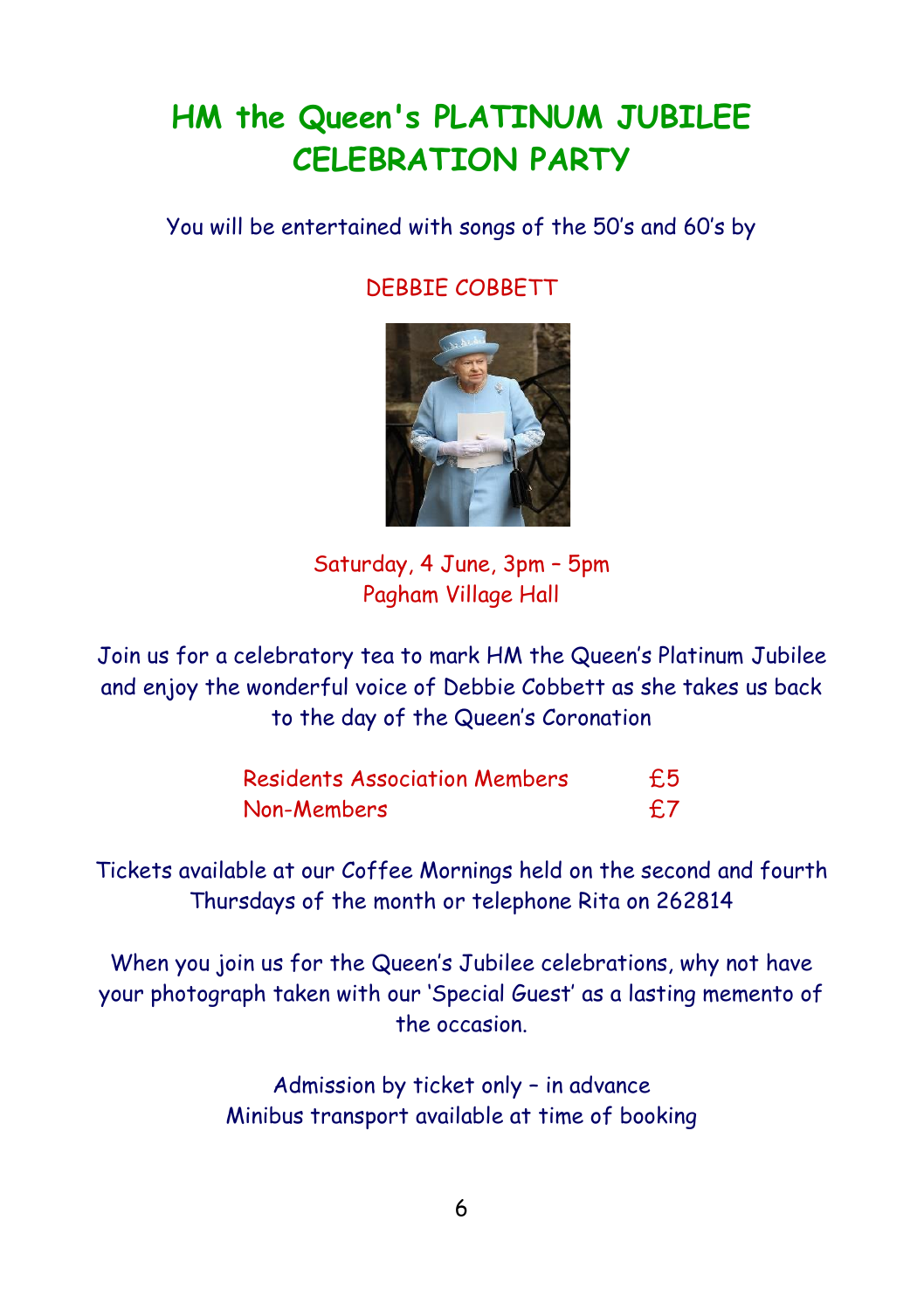Unearth those hidden talents and make a hat fit for a Queen







Have some creative fun and enter the Competition

### at our Platinum Jubilee Celebrations

### in the Village Hall

on Saturday 4 June 2022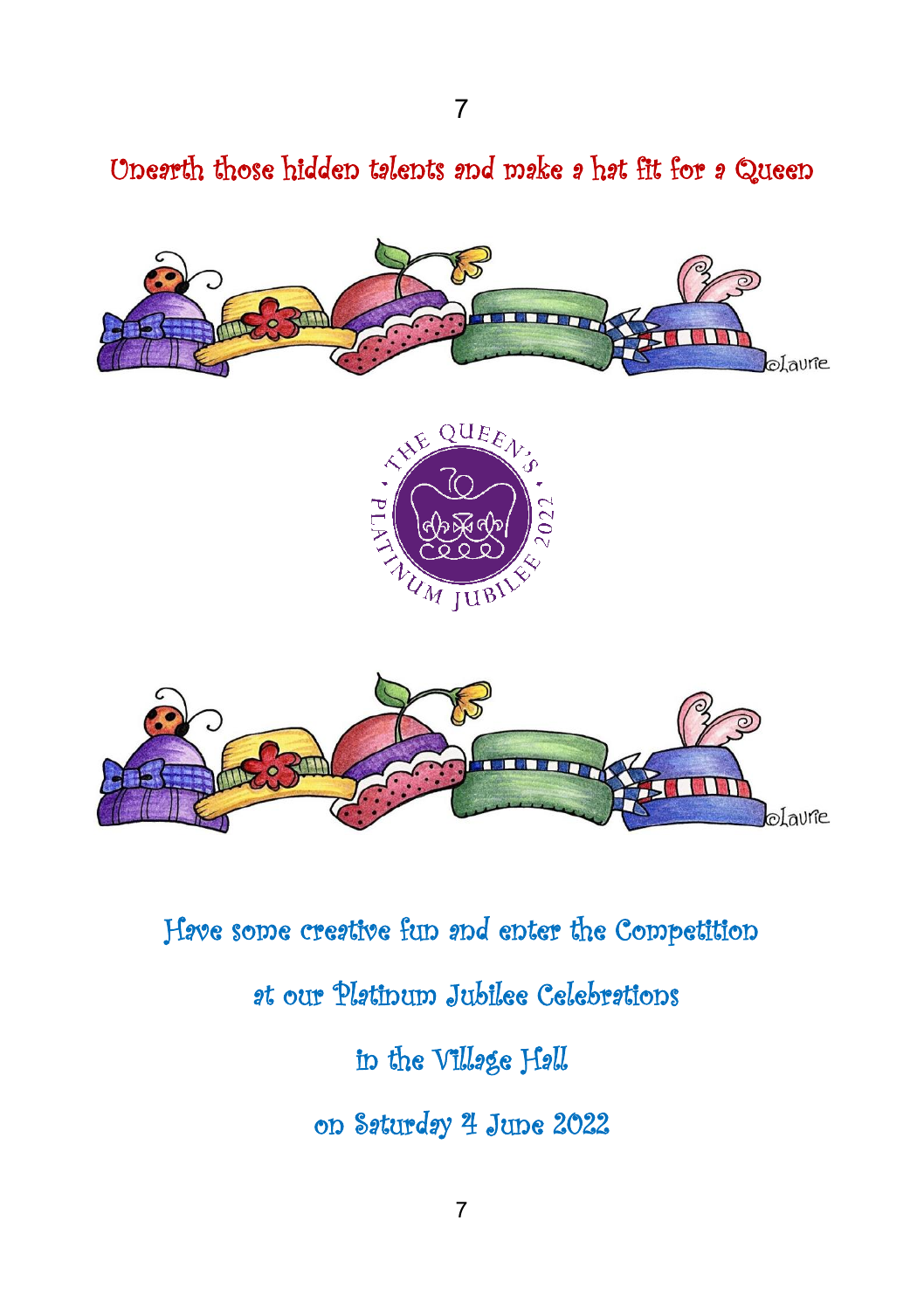#### **NEWS FROM PAGHAM PARISH COUNCIL SPRING 2022 PETER ATKINS, CHAIRMAN PAGHAM PARISH COUNCIL**

I am pleased to see the daffodils look fantastic all along the Pagham Road again this Spring. As I mentioned in our previous newsletter, the Council has spent additional amounts sensitively mowing the verges to ensure we can benefit from this beautiful display again this year. Our work also helps keep the ditches clear along Pagham Road, reducing the risk of flooding. Our grass cutting programme to complement WSCC's rota is about to start in earnest. We also have a small amount of money to spend on overgrown brambles and other vegetation where problems are serious and aren't being addressed by WSCC. Contact the office with details.

The Parish Council decided to remove the Leylandii trees at the front of the Village Hall to improve the appearance of the boundary and allow more people to be aware of the Hall. As new residents move into the village it is important that they are aware of this valuable community resource. Removing the Leylandii will allow the other native trees to flourish. We also plan to plant more trees in celebration of the Platinum Jubilee. Councillors are keen to increase the number of trees in Pagham generally and are looking at ways we might provide free trees to residents if there is interest. If you would like to plant one in your garden please let us know. We are lucky to have two very knowledgeable Councillors who are happy to give advice and guidance on suitability and maintenance.

We receive lots of comments about speeding in and around Pagham. The best way for us to tackle this problem is through the Community Speedwatch programme. Full training and equipment is provided to local volunteers. Registered keepers of vehicles exceeding the speed limit are contacted - initially with a letter explaining

8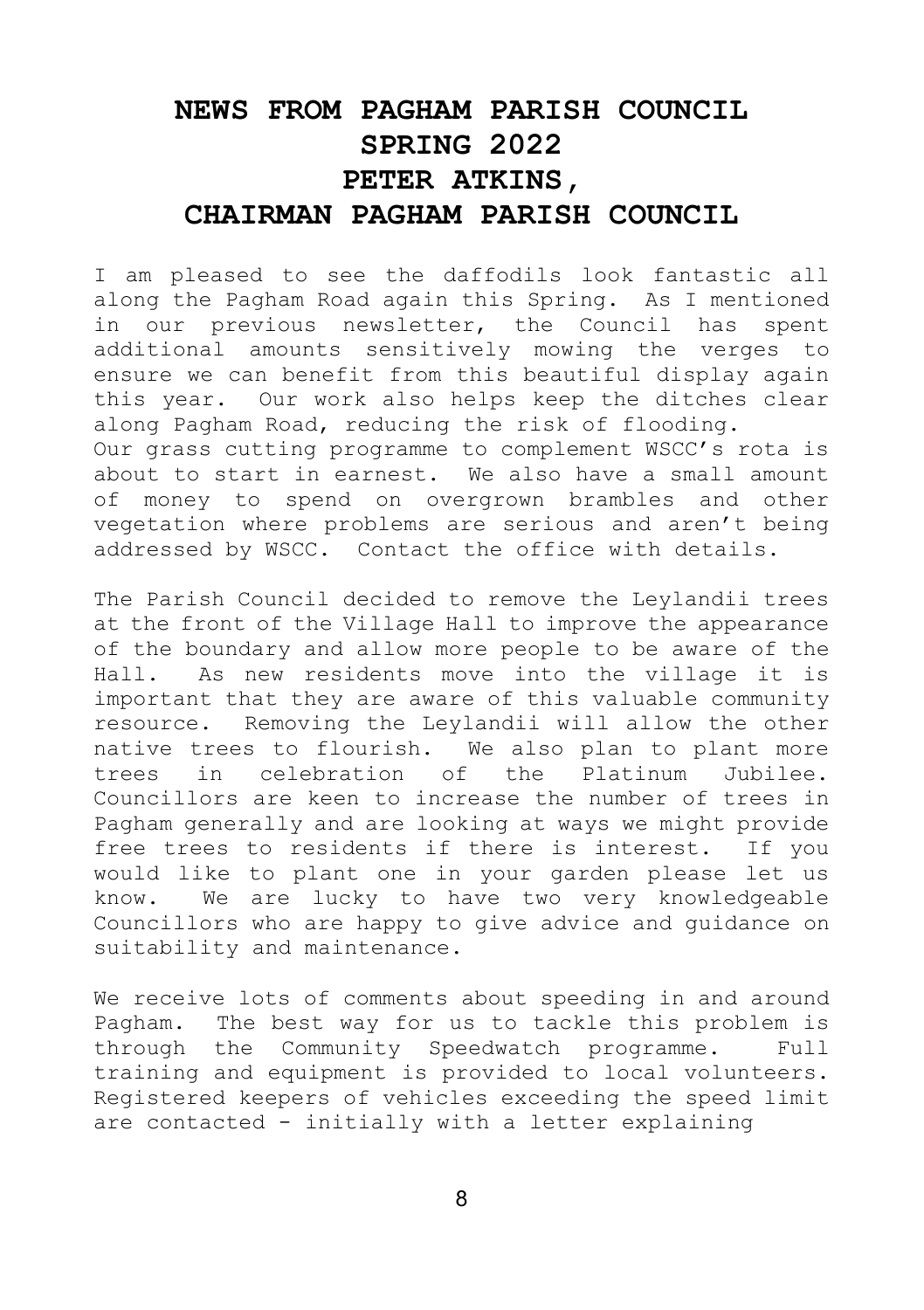the potential risks and consequences of their dangerous behaviour. Repeat offenders will receive a visit from the local police. Beyond these friendly gestures, focused enforcement and criminal prosecution follow based on the collated evidence. The evidence is also helpful for any Community Traffic Regulation Order applications, where the Parish Council or individuals in the community can request a change to the speed limit. If you are interested in joining a Community Speedwatch team, please let us know.

The Parish Council members are all volunteers, coming together to improve the amenities and appearance of Pagham. We currently have a vacancy for a Councillor, and the prospect of elections for all seats next year. If you'd like to hear more about what we do, why not come to a meeting? You don't need to participate, you are welcome to just observe. Details are on the website and in the noticeboards around the village.

We also have our Annual Parish Meeting coming up (24<sup>th</sup> May 2022), where we review progress in the year and speak about our plans for the future. We would love to see you there!

Office contacts: [clerk@paghamparishcouncil.gov.uk](mailto:clerk@paghamparishcouncil.gov.uk)  01243 266424

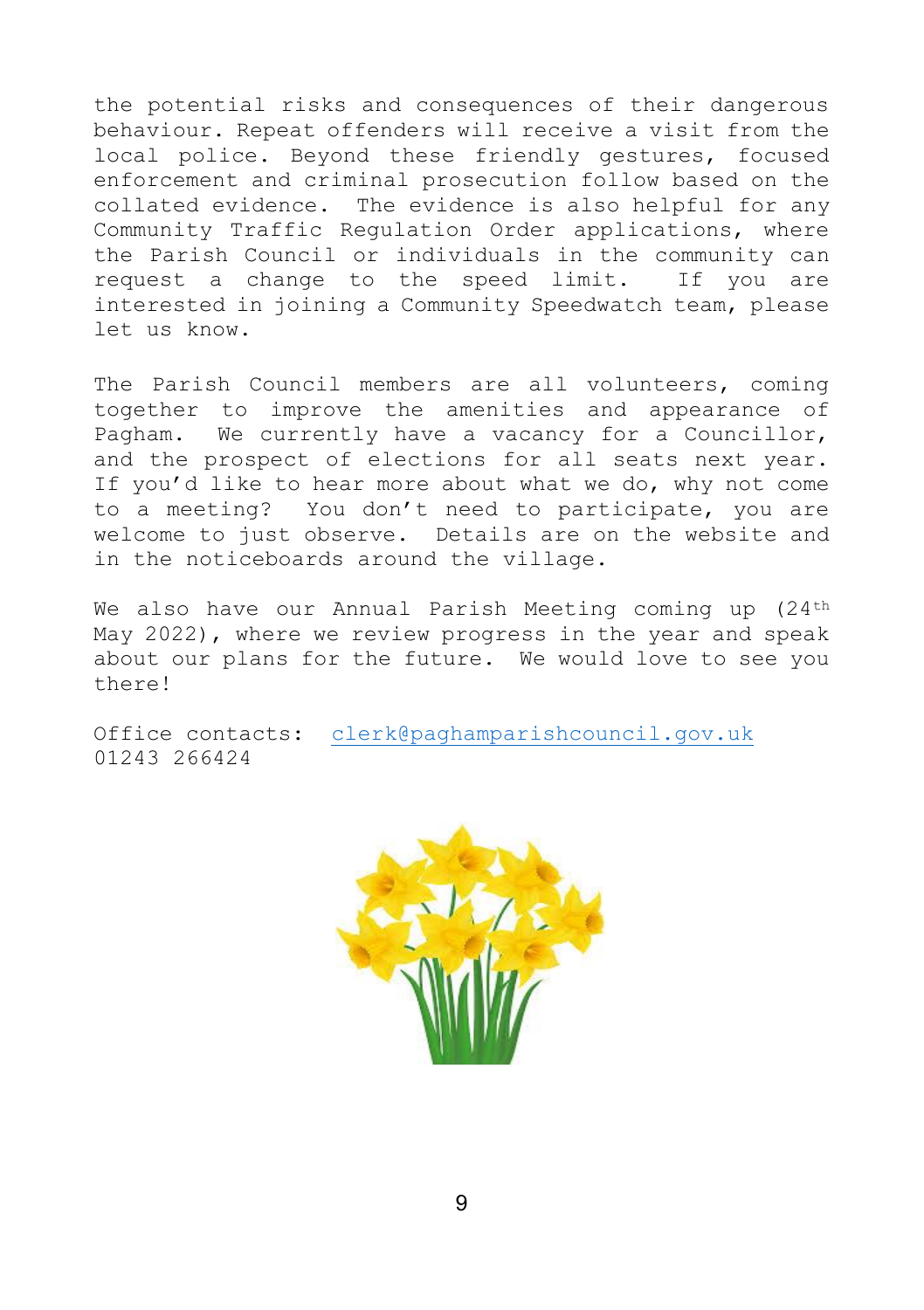## **PAGHAM PHOTOGRAPHERS**

Are you interested in taking better pictures? Would you like to meet similarly minded people? Would you like to enjoy improving your photography in a friendly light-hearted environment?

If so, Pagham Photographers is for you! We meet every first and third Tuesday of the month between March and July at 7.45 pm in the Small Village Hall and then start again in September 2022 through to June 2023. We are looking for new members who have limited skills but would like to improve.

Our evenings are split into talks and practicals with visiting guest speakers and when the weather gets warmer, we will be going on outings to have practical sessions in the countryside.

We hope that we have interested you. If you would like to know more please phone **Barry** on **263267** or contact our Secretary, Bev Page **[pagegirl10@gmail.com.](mailto:pagegirl10@gmail.com)**

## **PAGHAM GARDENING FRIENDS**

Pagham Gardening Friends meet on the third Monday afternoon of most months between 2.15pm and 3.00pm, usually in the Small Village Hall. We hold interesting talks and enjoy outings. We are a friendly group and will make you most welcome.

#### **Future Meetings**

- 16 May Plant sale & quiz
- 20 June Visit to Apuldram Roses
- 18 July Member's Garden
- 15 Aug City Animal Safari
- 19 Sept Opening for the NGS
- 17 Oct Autumn Colour at Harbourside
- 21 Nov Christmas Party
- 16 Jan Garden & Greenhouse Pests & how to deal with them
- 20 Feb Growing Vegetables in Containers
- 20 Mar AGM

Enthusiasm is more important than experience, so call Gill on 262687 to find out more.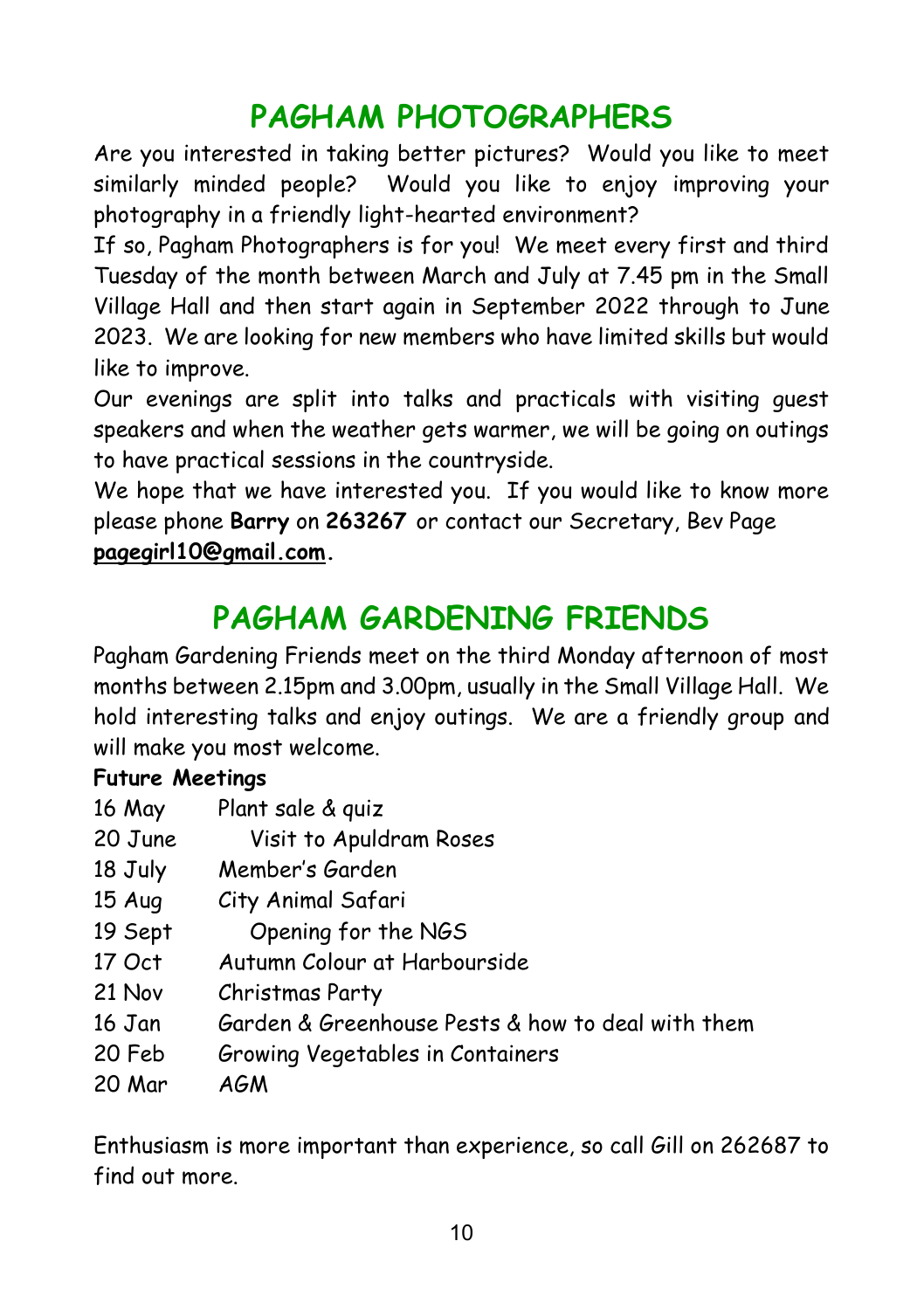# **LADIES SUPPER EVENINGS**

The first Supper Evening of 2022 began at The Walnut Tree, Runcton on 17th February, where 31 ladies enjoyed a delicious meal amid lots of chatter and much laughter. In March, our 9<sup>th</sup> Birthday, 32 ladies enjoyed a most convivial evening with a superb meal and excellent service at 47 Mussel Row in Littlehampton. In April, we could be found at The Spotted Cow in Hunston

We have also welcomed 5 new ladies to our happy group this year, together with previous members re-joining us after a break.

Our next Supper Evenings will be as follows:

Thursday 16June – The Fox, Felpham

Thursday 21 July – The Nag's Head, Chichester

Currently the cost of a two-course meal with tea or coffee is £22 per head but this may have to go up as food prices increase. An optional minibus fare is £3 per person (14 seats only).

If you would like to book or require further details, please telephone Janet on 697593.

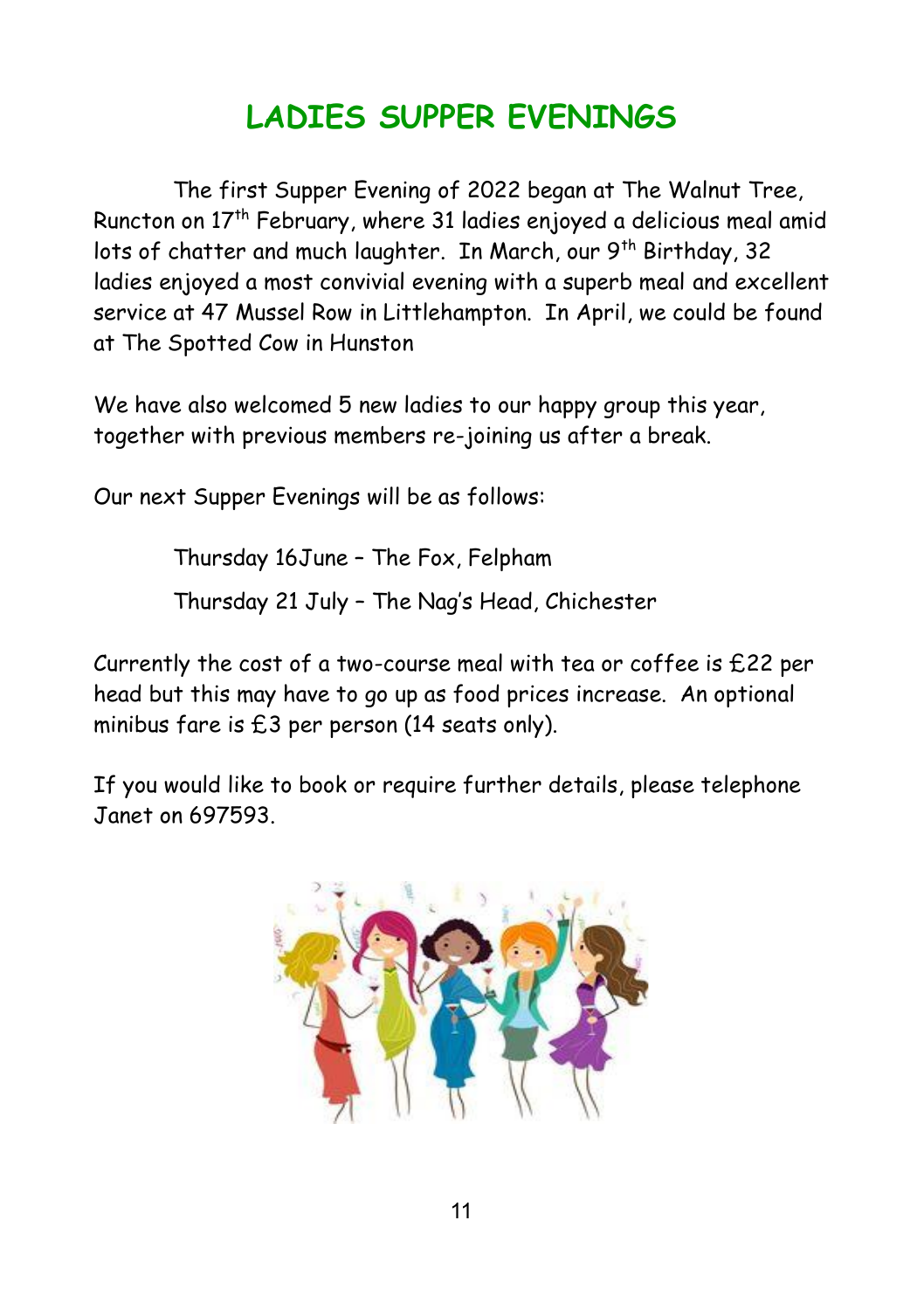### **PAGHAM PLAYERS**



*The Iceberg (comedy) by Dawn Cairns*





*Blood on Canvas (thriller) by Richard James*





*Fidelity Farce (cheeky) by Gary Diamond*

*7.30pm, Fri, June 17th and Sat, June 18th*

*Pagham Village Hall*

*Tickets £10.00 Ring Judy 264622*

### *Not suitable for children*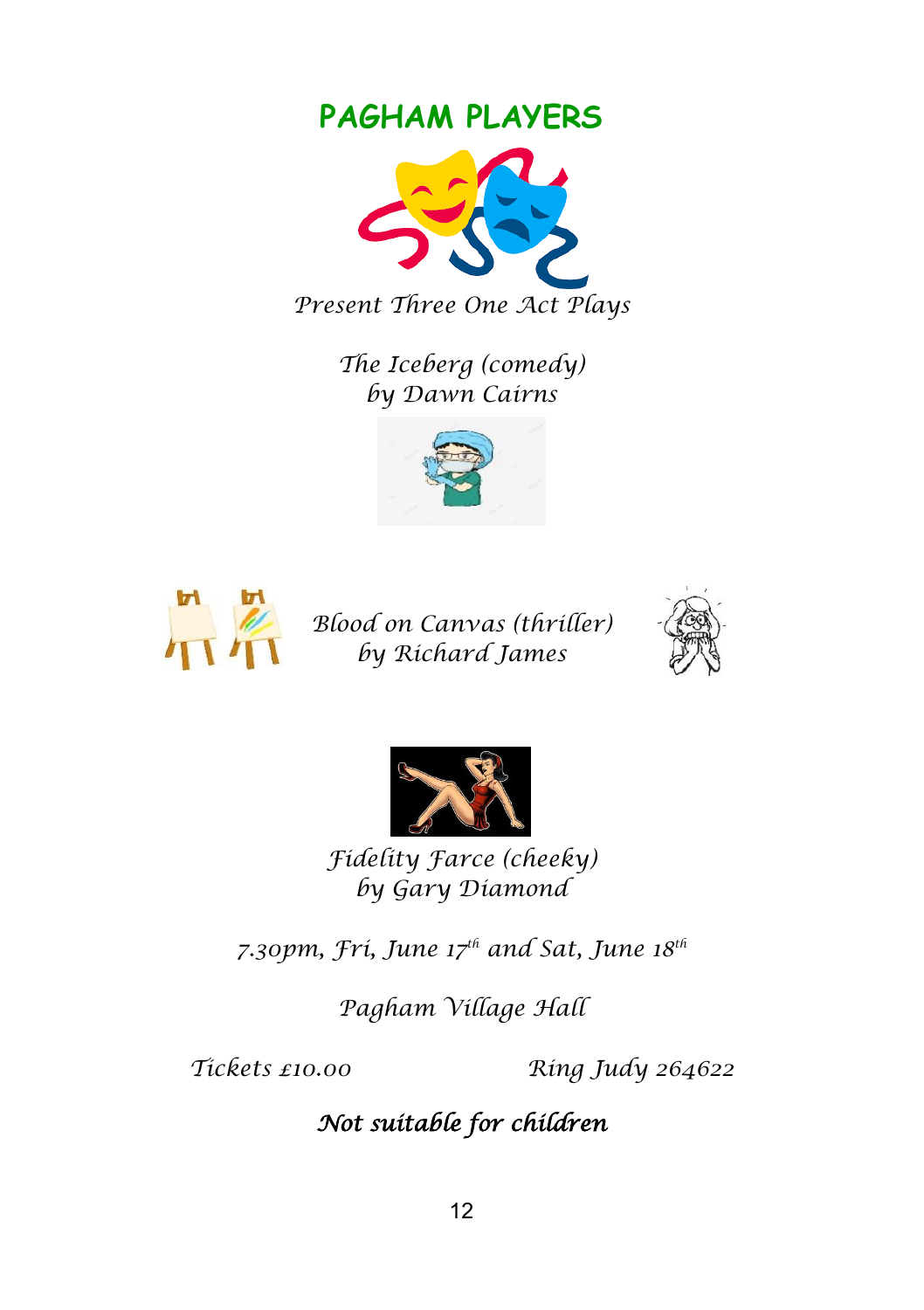# **BRIGHTON COACH TRIP – DECEMBER 2021 UPDATE FOR PASSENGERS**

As you know, I (and probably most of you) was extremely disappointed with the Brighton Christmas Market last year and wrote, on your behalf, a strong letter of complaint to Brighton & Hove City Council.

The reply I received advised that the Christmas Market was licensed to an events company to run. Eventually I received a personal response from the CEO of the events company who fully explained the many difficulties his company faced in staging the Christmas Market, which I fully understood and accepted.

He agreed that the event fell short of expectations, particularly the market stall section, and offered his sincere apologies to you all, with an assurance that more emphasis would be put the Christmas Market this year instead of the entertainment.

Janet

## **THE MULBERRIES**

| 17 September             | Smileys Road Show - local Top of the Pops 60's, 70's<br>and 80's Band |
|--------------------------|-----------------------------------------------------------------------|
| 19 November              | The Minkees - 60's Tribute Band                                       |
| That's it for this year. |                                                                       |

Tickets still £8 with bring your own food and drink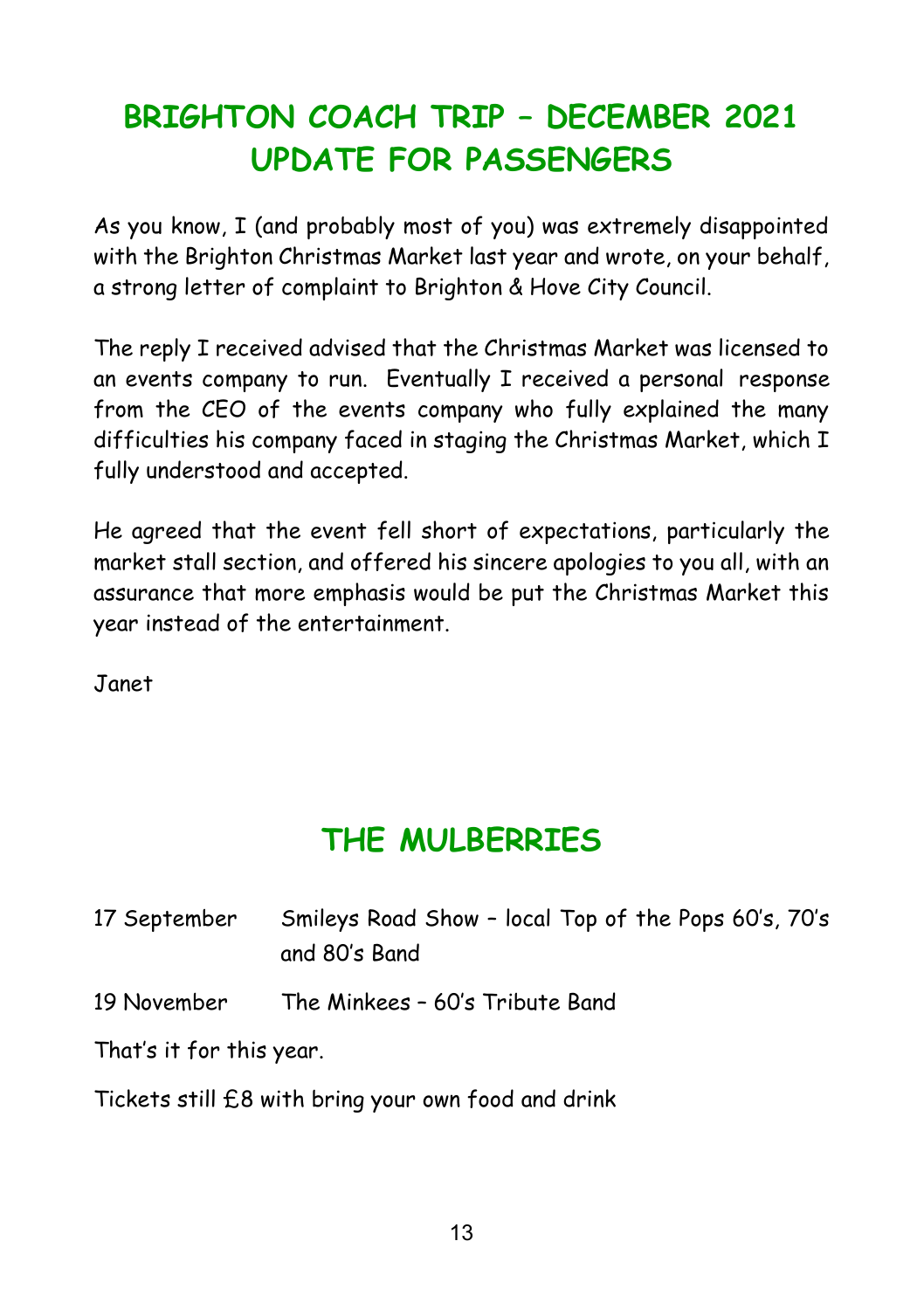## **TIM'S GARDENING NOTES**

My garden has been playing the same old spring trick on me. It does it every year. It makes me doubt myself, doubt the gardener within. But the winter beds and borders that had been looking so lifeless and barren can maintain the charade for only so long. Because suddenly there it is. The first sign of greenery poking through the soil and ... hallelujah! It's spring. The garden is awake once more. Hello old friend. Glad you could make it. I particularly love the re-emergence of the perennials, or the seedlings from seeds sown by my own fair hand. But ones so young and tasty are music to the rasping mouths of my nemesis.

We've done battle over the years and although I am hugely outnumbered, my many tactics are winning not only the daily war but the annual battle. I am, of course, talking about the slimy, slow-moving but sinister, slug. First of all, ditch the chemical pellets - not only do they leave a chemical residue in the ground but those nice predators that eat slugs will be sick or worse if their dinner is riddled with Metaldehyde. No wonder they're being banned.

Instead, try these tactics.

- 1. *Phasmarhabditis hermaphrodita* otherwise known as the slugkilling organic nematode. Readily available, these microscopic worms are watered into the ground and will hunt down and eliminate slugs in the ground.
- 2. Beer traps like many of us, a slug loves a beer at night but if you lace said beer with salt, it'll be their last tipple. Traps can be bought from any nursery but you can also make them yourself.
- 3. Copper barriers an intrepid slug will get a nasty shock from a copper barrier and turn back. Be it a stick-on tape around a pot, or the more sustainable copper ring around a seedling.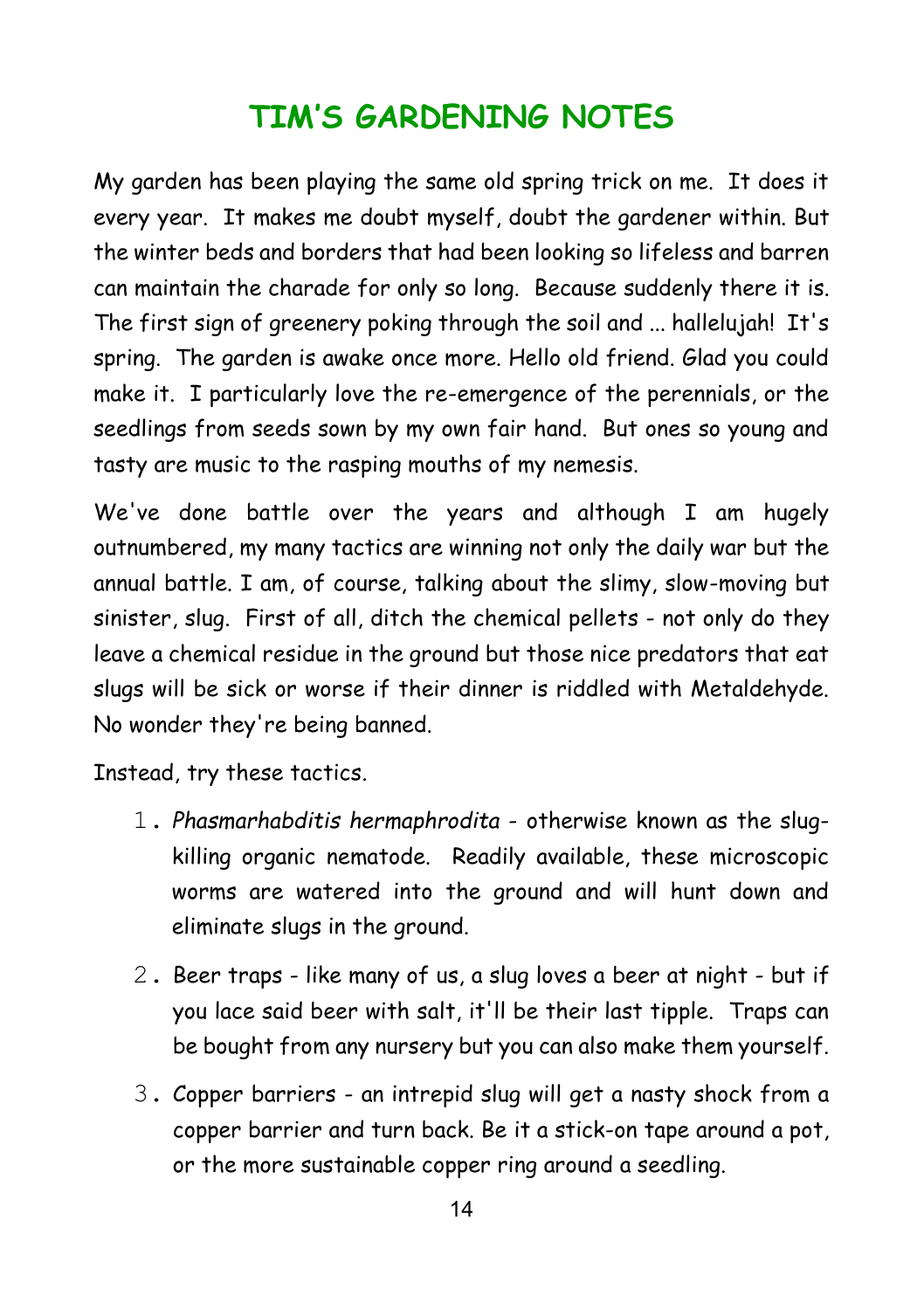## **TIM'S GARDENING NOTES contd…..**

- 4. Nighttime rounds venture out after dark with a torch and jar of salt water, plucking the little blighters off the most vulnerable of plants. In particular, my lupins and dahlias are party-central.
- 5. Friends with benefits there are natural predators who like a slug or two, namely the hedgehog. Leaving areas of your garden to go wild, or building a sheltered area, can encourage the prickly pears into the garden.
- 6. Help from within if you come across a leopard slug, leave it be! They will not eat your new plants, rather other slugs. It's like having a spy within the slug community!

This is not an exhaustive list, there are many old wives tales that have been passed down the line, some may work, some may not.

My old mentor swore by laying tuppence pieces around seedlings - I tried it with 1p and 2p pieces, only to find slugs partying on them the next night!

But .... whatever method I use, I always leave one slug to slither off and give a message to his friends – "Enter Tim's garden at your own risk."